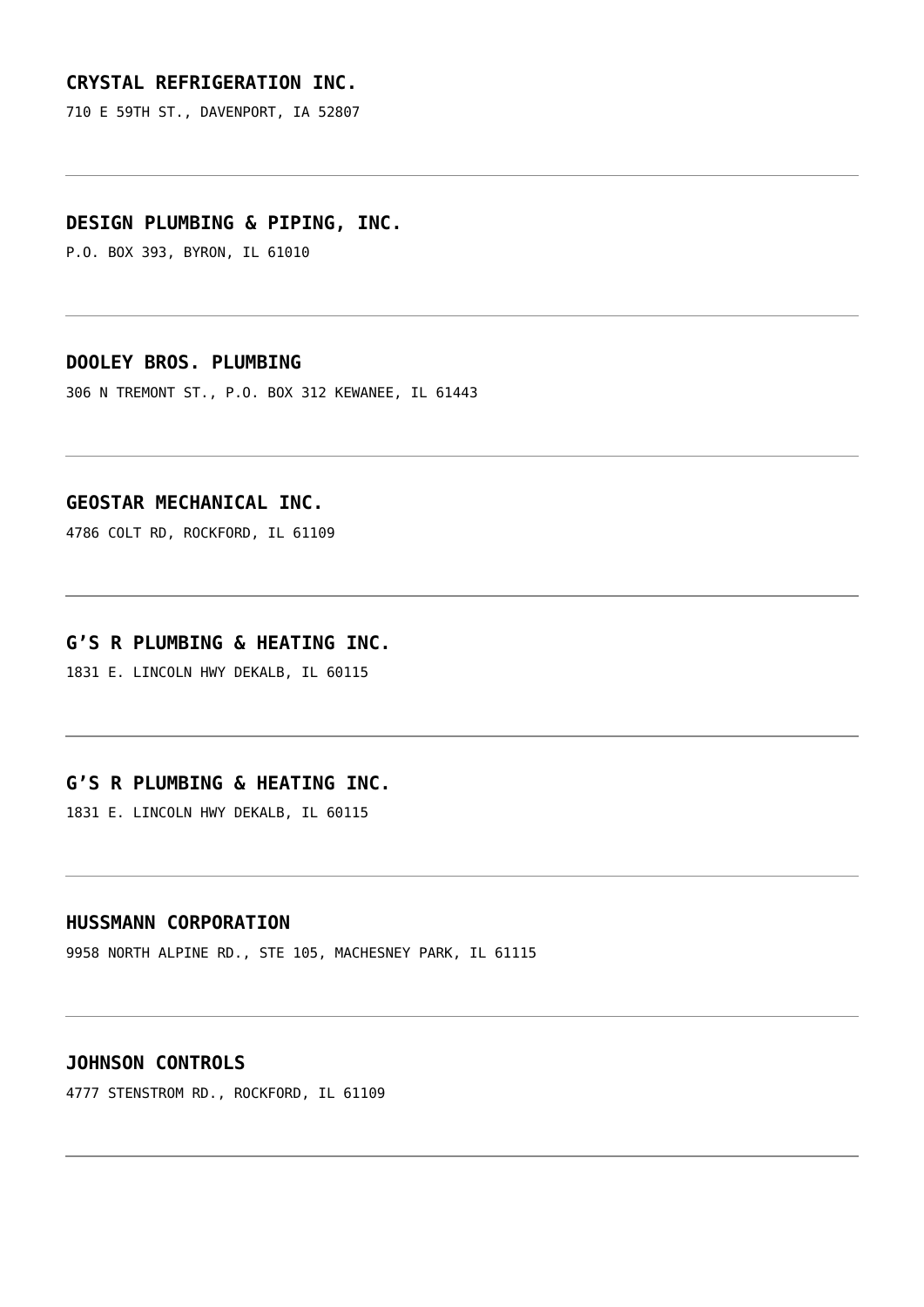# **[JOHSON CONTRACTING CORP.](https://www.nwibt.org/contractor/johson-contracting-corp/)**

2750 MORTON DR., EAST MOLINE, IL 61244

# **[JOINER'S HVAC INC.](https://www.nwibt.org/contractor/joiners-hvac-inc/)**

35 W. Prairiefield Ave Cortland, IL 60112

# **[LOESCHER HEATING & AIR CONDITIONING](https://www.nwibt.org/contractor/loescher-heating-air-conditioning-141/)**

1860 S WALNUT RD., FREEPORT, IL 61032

# **[MECHANICAL, INC.](https://www.nwibt.org/contractor/mechanical-inc-142/)**

P.O. BOX 690, FREEPORT, IL 61032

#### **[MO-ST PLUMBING & MECHANICAL](https://www.nwibt.org/contractor/mo-st-plumbing-mechanical-145/)**

608 DEPOT AVE., DIXON, IL 61021

# **[NORTHWEST MECHANICAL INC.](https://www.nwibt.org/contractor/northwest-mechanical-inc-148/)**

5885 TREMONT AVE., P.O. BOX 2708, DAVENPORT, IA 52809

# **[RAGAN MECHANICAL INC.](https://www.nwibt.org/contractor/ragan-mechanical-inc-149/)**

702 WEST 76TH ST., DAVENPORT, IA 52806

#### **[RYAN & ASSOCIATES, INC.](https://www.nwibt.org/contractor/ryan-associates-inc-150/)**

10955 160TH ST., DAVENPORT, IA 52804